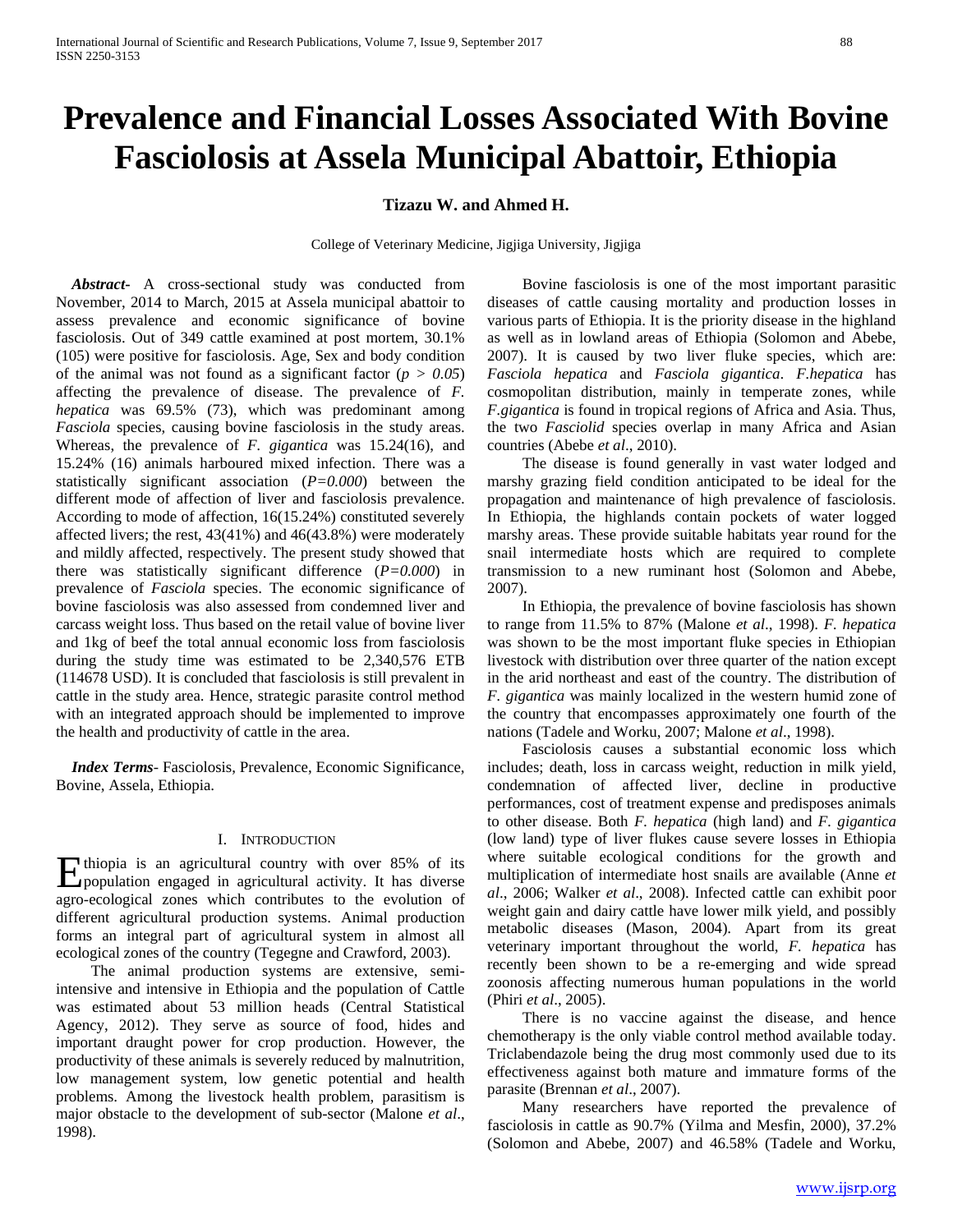2007) in different parts of Ethiopia. Assela is one of the areas where the environmental conditions and altitude is conducive for the occurrence of fasciolosis. However, little information is available about its prevalence and economic significance in the study area. Therefore, the objectives of this study were:

- $\triangleright$  To determine the prevalence of bovine fasciolosis in cattle slaughtered at Assela municipal abattoir
- To assess the various risk factors associated with fasciolosis and to identify its species
- $\triangleright$  To determine economic loss due to liver condemnation and carcass weight loss in cattle slaughtered at Assela municipal abattoir.

### II. MATERIALS AND METHODS

### **2.1. Description of Study Area**

 The study was carried out in Assela municipal abattoir. Assela town is situated at 60591-8049 N latitude and 380411- 400441 E longitude in central Ethiopia, 175 km south east of Addis Ababa. The altitude of the area ranges from 1780-3100 m.a.s.l and characterized by mid subtropical temperature ranging from  $5^{\circ}$ c- 28<sup>°</sup>c. The annual average rainfall is 1,200 mm and the area has a bimodal rainfall occurring from March to April (short rainy season) and July to October (long rainy season). The area covers 23674.72 km square and topographically has highland escapement and lowland areas. The high land areas are found centrally and the low lands dominate the periphery of the area. The livestock population of the area is 85,893 cattle, 57,118 sheep, 10,725 goats, 7841 horses, 15,642 donkeys, 517 mules and 35,489 poultry. The farmers in the area practice mixed croplivestock farming system (APEDO, 2007).

#### **2.2. Study Animals**

 The study animals were cattle that were slaughtered at Assela municipal abattoir. The cattle slaughtered in the abattoir were collected from different parts of the country which is characterized by different climato-ecological conditions mainly due to altitudinal differences. It is often difficult to trace the origin of the animals as they usually pass a chain of markets. Some animals come directly to the abattoir from grazing while others pass through feedlots where they are routinely de-wormed.

### **2.3. Sample size determination**

 The desired sample size was calculated using the standard formula described by Thrusfield, (Thrusfied, 2005). The expected prevalence was 35% according to Shiferaw *et al*., 2011. Therefore, the sample size in this study was:

 $n = (1.96)^2 \times p(1-p)$  (Thrusfield, 2005)  $d<sup>2</sup>$ 

Where;

 $n =$  Sample size

 $p =$  Expected prevalence (35%)

 $1.96$  = the value of Z at 95% confidence level  $d =$  Desired absolute precision = 5%. Therefore, the sample size was 349 cattle.

#### **2.4. Sample collection and examination procedure:**

 Complete ante-mortem examination of the animals was carried out shortly prior to slaughter. Inspection of the animals was made while at rest or in motion for any obvious sign of disease. The body condition for each cattle was estimated according to Mari, (1989) and the age of animal was scored according to Del-Lahunta and Habel, (1986) as; adult (2 to 5 years) and old (above 5 years). A total of 349 slaughtered cattle liver were incised and grossly checked for the presence and identification of *Fasciola* parasite. The liver of each study animal was carefully examined for presence of lesions suggestive of *Fasciola* infection externally and sliced for confirmation. Each mature fluke was identified to species level according to its shape and size (Urquhart, *et al*., 1996). Besides, identification of the fluke species, assessment of the severity of liver lesions was carried out. Pathological lesions were judged to be condemned based on Herenda *et al*. (2000) guidelines on meat inspection for developing countries.

### **2.5. Study Design**

 A cross-sectional abattoir based survey was conducted from November 2014 to April 2015 on randomly selected cattle to investigate the prevalence of fasciolosis in bovine slaughtered at Assela town municipal abattoir and post- mortem inspection of liver was carried out. Economic loss was assessed using formula set by Ogunrinade and Adegoke (1982). Generally, all infected livers with fasciolosis were considered to be unfit for human consumption and if any liver was infected by *Fasciola* at the Assela municipal abattoir, it was totally condemned. Economic losses were calculated based on condemned livers due to fasciolosis.

#### **2.5.1. Direct Economic loss**

 Direct economic loss was resulted from condemnation of liver affected by fasciolosis. All livers affected with fasciolosis were totally condemned. The annual loss from liver condemnation was assessed by considering the overall annually slaughtered animal in the abattoir and retail market price of an average zebu liver. Annual slaughtered rate was estimated from retrospective abattoir records of the last three years, while retail market price of an average size zebu liver was determined from the information collected from butcheries in Assela Town. The information obtained was subjected to mathematical computation using the formula:

ALC = CSR X LCX P

abattoir

Where  $ALC =$  Annual loss from liver condemnation

 CSR = Mean annual cattle slaughtered at Assela municipality abattoir

LC = Mean cost of one liver in Assela Town.

P=Prevalence rate of the disease at the study

#### **2.5.2. Indirect economic loss**

 Indirect economic loss was associated with carcass weight reduction due to fasciolosis. A 10% carcass weight loss in cattle is due to fasciolosis. Average carcass weight of an Ethiopian Zebu was taken as 126 kg (Mari, 1989). The annual carcass weight loss due to bovine fasciolosis assessed using the following formula set by Ogunrinade and Adegoke (1982).  $ACW = CSR X CL X BC X P X 126 Kg$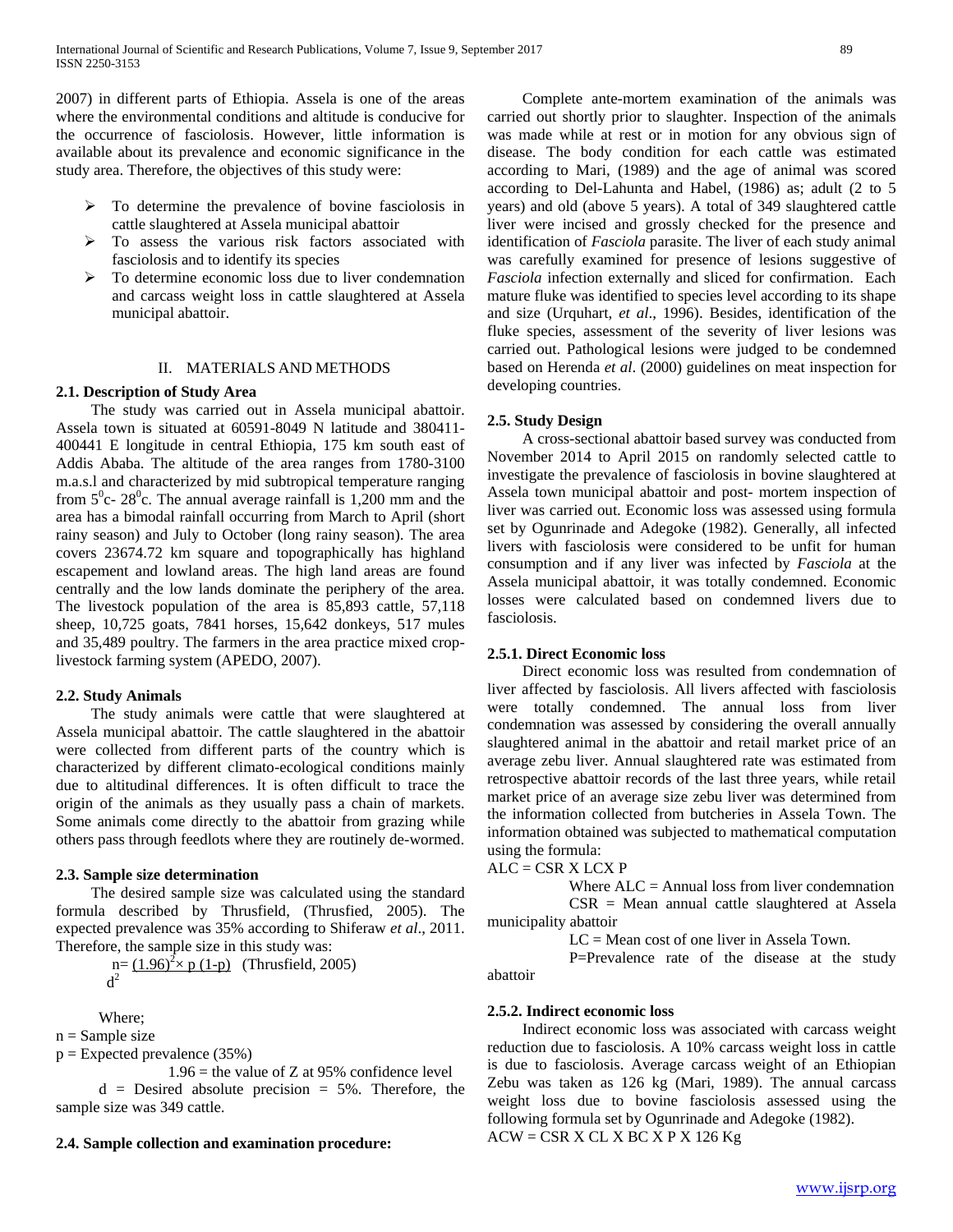International Journal of Scientific and Research Publications, Volume 7, Issue 9, September 2017 90 ISSN 2250-3153

Where  $ACW =$  Annual loss from carcass weight reduction.  $CSR = Average No cattle slaughtered per annual at the$ study abattoir.

 CL = Carcass weight loss in individual cattle due to fasciolosis.

 $BC = an average price of 1kg beef at Assela town$ 

P=Prevalence rate of fasciolosis at the study abattoir.

126 kg = Average carcass weight of Ethiopian Zebu

## **2.6. Data Management and Analysis**

 The raw data that was inserted in to Microsoft excel spread sheet to create a data base. Then this data was further analyzed by using SPSS version 20 software program. Finally, the data was summarized with tables in accordance to the different age groups, sex, *Fasciola* species, mode of affection and body condition. Chi-square test was used to determine the variation in infection prevalence between sex, age, body condition, *Fasciola* species and mode of affection. Statistical significance was set at  $P < 0.05$  to determine the presence of significant differences between occurrence of fasciolosis and risk factors. The total prevalence was calculated by dividing the number of *Fasciola* positive animals by the total number of animals tested or sampled.

## III. RESULT

 In this study, out of the 349 cattle examined, 105(30.1%) revealed the presence of *Fasciola* species. Among these, 73(69.6%) were infested with *F. hepatica*, 16(15.2%) by *F.gigantica* and 16(15.2%) had mixed infection. Among examined cattle 347 were male, from these, 104 (29.8%) were positive for fasciolosis and 2 of them were females from which only 1(0.3%) showed prevalence of fasciolosis.

#### **3.1. Prevalence of Bovine Fasciolosis based on Age.**

 Of the total 349 examined animals, 297 were adult and 52 were old. *Fasciola* was detected in all age groups and a higher prevalence of fasciolosis was recorded in old animals (36.54%) than adult (28.95). However, statistically significant difference in prevalence of *Fasciola* was not observed among the different age groups (*p>0.05*).

#### **Table 1: Prevalence of Bovine fasciolosis in different age groups**

| Category     | <b>Examined</b> | <b>Positive</b> | <b>Prevalence</b> $(\% )$ | $\gamma$ 2 | p-value |
|--------------|-----------------|-----------------|---------------------------|------------|---------|
| Adult        | 297             | 86              | 28.95                     | 1.209      | 0.174   |
| Old          | 52              | 19              | 36.54                     |            |         |
| <b>Total</b> | 349             | 105             | 30.1                      |            |         |

#### **3.2. Prevalence of Bovine Fasciolosis based on sex.**

 The prevalence of *Fasciola* in male cattle was 29.8% and in female was 0.3% which is almost similar and the difference is not statistically significant (*P*>0.05).

### **Table 2: Prevalence of Bovine fasciolosis based on sex category**

| Category<br>Male | <b>Examined</b><br>347 | <b>Positive</b><br>104 | <b>Prevalence</b> $(\% )$<br>29.8 | $\gamma$ 2<br>0.379 | p-value<br>0.512 |
|------------------|------------------------|------------------------|-----------------------------------|---------------------|------------------|
| Female           |                        |                        | 0.3                               |                     |                  |
| <b>Total</b>     | 349                    | 105                    | 30.1                              |                     |                  |

## **3.3. Prevalence of Bovine Fasciolosis based on body condition score**

 Approximately the same prevalence was observed with cattle whose body conditions were poor (42%) and medium

(38.9%). The lowest prevalence (28.75%) was recorded for cattle whose body conditions were good. The study shows that there was no significant variation.

| Table 3: Prevalence of bovine fasciolosis based on body condition scores |                 |                 |                           |      |         |  |  |
|--------------------------------------------------------------------------|-----------------|-----------------|---------------------------|------|---------|--|--|
| <b>Body condition</b>                                                    | <b>Examined</b> | <b>Positive</b> | <b>Prevalence</b> $(\% )$ | γ2   | p-value |  |  |
| Good                                                                     | 306             | 88              | 28.75                     | 2.12 | 0.402   |  |  |
| Medium                                                                   | 36              | 14              | 38.9                      |      |         |  |  |
| Poor                                                                     |                 |                 | 42.85                     |      |         |  |  |
| <b>Total</b>                                                             | 349             | 105             | 30.1                      |      |         |  |  |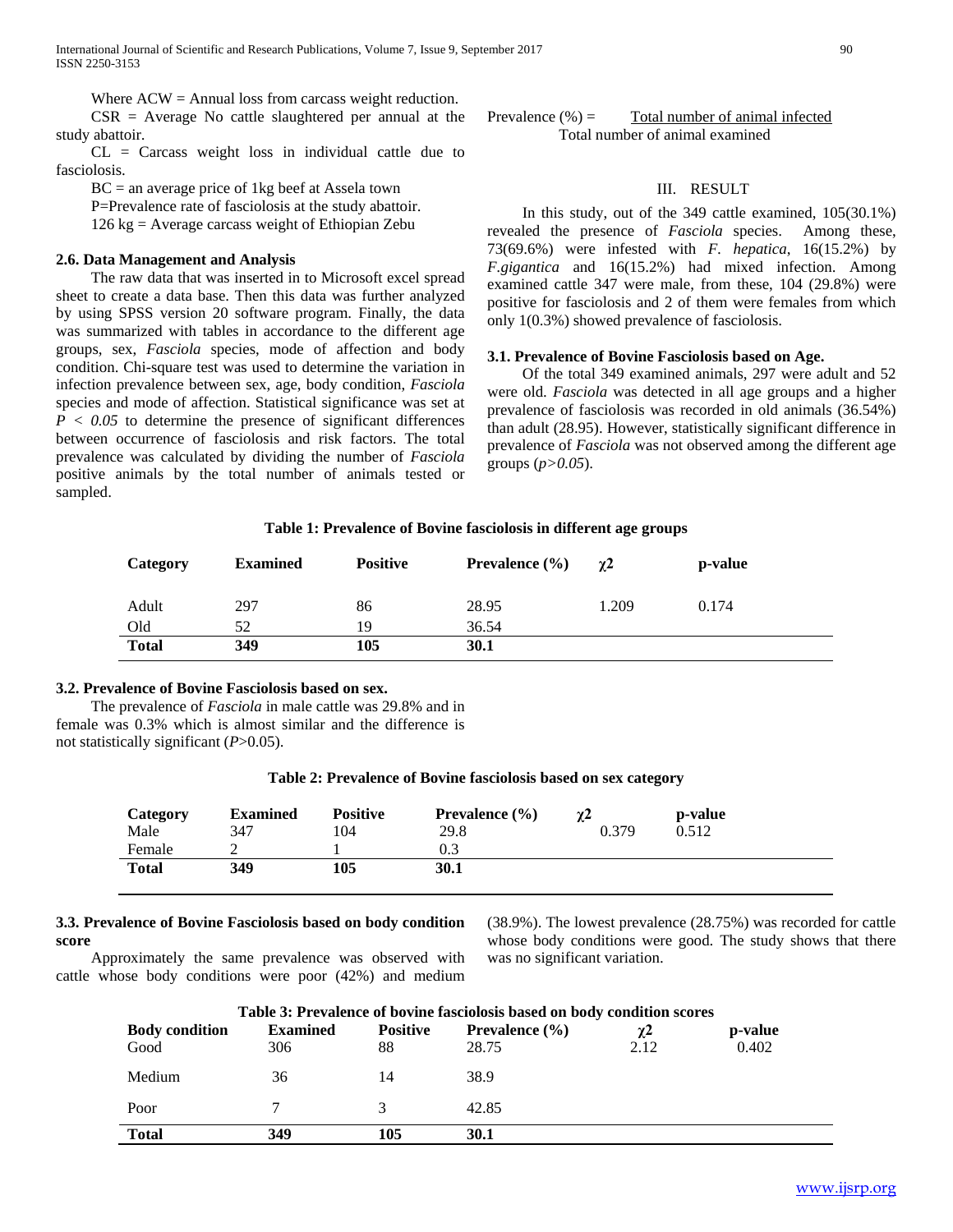#### **3.4. Distribution of** *Fasciola* **species found in infected liver**

| <b>Fasciola species</b> | No of liver infected | Prevalence $(\% )$ |       | p-value |  |
|-------------------------|----------------------|--------------------|-------|---------|--|
| F.he                    | 73                   | 20.91              |       |         |  |
| F.gi<br>Mixed           | 16                   | 4.3                | 349.0 | 0.000   |  |
|                         | 16                   | 4.3                |       |         |  |
| <b>Total</b>            | 105                  | 30.1               |       |         |  |

**Table 4: Species of** *Fasciola* **identified during post mortem examination of slaughtered animals**

### **3.5. Distribution of** *Fasciola* **species according to mode of affection**

The study shows that there was significant variation in the prevalence of fasciolosis and mode of affection conditions (*P=*0.000).

| Fasciola<br>species | Mode of affection $\%$ ) |                 |               | <b>Percentage</b><br>$($ %) | $\chi$ <sup>2</sup> | p-value |
|---------------------|--------------------------|-----------------|---------------|-----------------------------|---------------------|---------|
|                     | Mild                     | <b>Moderate</b> | <b>Severe</b> |                             |                     |         |
| <b>F.he</b>         | 30(34.28)                | 32(30.47)       | 11(10.48)     | 20.91                       | 377.79              | 0.000   |
| F.gi                | 11(10.48)                | 5(4.67)         | 0(0)          | 4.3                         |                     |         |
| <b>Mixed</b>        | 5(4.67)                  | 6(5.71)         | 5(4.67)       | 4.3                         |                     |         |
| <b>Total</b>        | 46(43.8)                 | 43(41)          | 16(15.24)     | 30.1                        |                     |         |

## **Table 5: Distribution of** *Fasciola* **species according to mode of affection**

#### **3.6. Economic loss assessment**

### 3.6.1. Direct Economic loss

 Direct economic loss was resulted from liver condemnation as the result of fasciolosis. Generally all infected livers with fasciolosis are unfit for human consumption. In the study abattoir the average annual cattle slaughtered rate was estimated to be 4000 while mean retail price of bovine liver in Assela town as 180 ETB. Prevalence of fasciolosis in Assela municipality abattoir estimated was (30.1%). Therefore the estimated annual loss form organ condemnation is calculated according to the formula:

 $ALC = CSR X LC X P$  $= 4000$  X 180 ETB X 30.1%  $= 4000$  X 180 ETB X 0.301 =216,720 ETB (10618.32 USD).

#### 3.6.2. Indirect Economic loss

 Indirect economic loss was due to carcass weight reduction as result of *Fasciola* infection. In the study area the average price of 1kg beef was 140 ETB. The annual economic loss from carcass weight due to annual economic loss reduction due to bovine fasciolosis is calculated by using the formula:

 $ACW = CSR X CL X BC X P X 126kg$ 

 $= 4000$  X 10% X 140 ETB X 30.1% X 126 kg  $= 4000$  X 0.1 X 140 ETB X 0.301 X 126 kg =2123856 ETB (104059.6 USD)

 Therefore, the total annual economic loss due to bovine fasciolosis in the study abattoir is the summation of the losses from organ condemnation (direct loss) and carcass weight reduction (indirect loss) and thus a total of 2340576 ETB (114678 USD). NB: 1 USD was equivalent to 20.41 ETB

## IV. DISCUSSION

 In this study a prevalence of 30.1% (n=349) reported and this was in line with the report of Mihreteab *et al*., (2010) at Adwa municipal abattoir, Mulat *et al*., (2012) at Gondar ELFORA abattoir, Pfukenyi and Mukaratirwa, (2004) from Zimbabwe and Hailu, (1995) at awasa 30.43%, 29.75% 32.3% and 31.7%, respectively; and a bit higher than a work reported by Gebretsadik *et al*., (2009) at Mekelle (24.32%) and it was significantly higher than the prevalence of bovine fasciolosis reported by Fufa *et al*. (2009) at Wolaita Sodo (12.7%) , Swai and Ulicky, (2009) at Hawi, Tanzania (14.05%), Daniel, (1995) at Diredawa municipal abattoir (14.4%) and Abunna *et al*., (2009) at Wolaita Soddo abattoir (14.0%). The reason for this might be attributed to the variation in agro-ecological conditions favourable to both the parasite and the intermediate host.

 The prevalence of bovine fasciolosis in the present study was lower as compared with the previous reports in different parts of Ethiopia (Tadele and Worku, 2007 at Jimma (46.58%), and Mulualem, (1998) in South Gondar (83.08%)). Similarly, Yilma and Mesfin (2000) reported a 90.7% prevalence of fasciolosis in cattle slaughtered at Gondar abattoir which higher than present study. This wide gap might be due to the variation in sampling time which result higher prevalence in certain months and awareness of cattle owners and a wide use of antihelminthics.

 This study indicates a prevalence of 28.95% and 36.54% in age group of adult and old animals, respectively. Statistical analysis however showed the absence of significant variation  $(P>0.05)$  in the occurrence of fasciolosis among the different age groups of animals. This indicates that there is no difference in acquiring *Fasciola* infection between adult and old which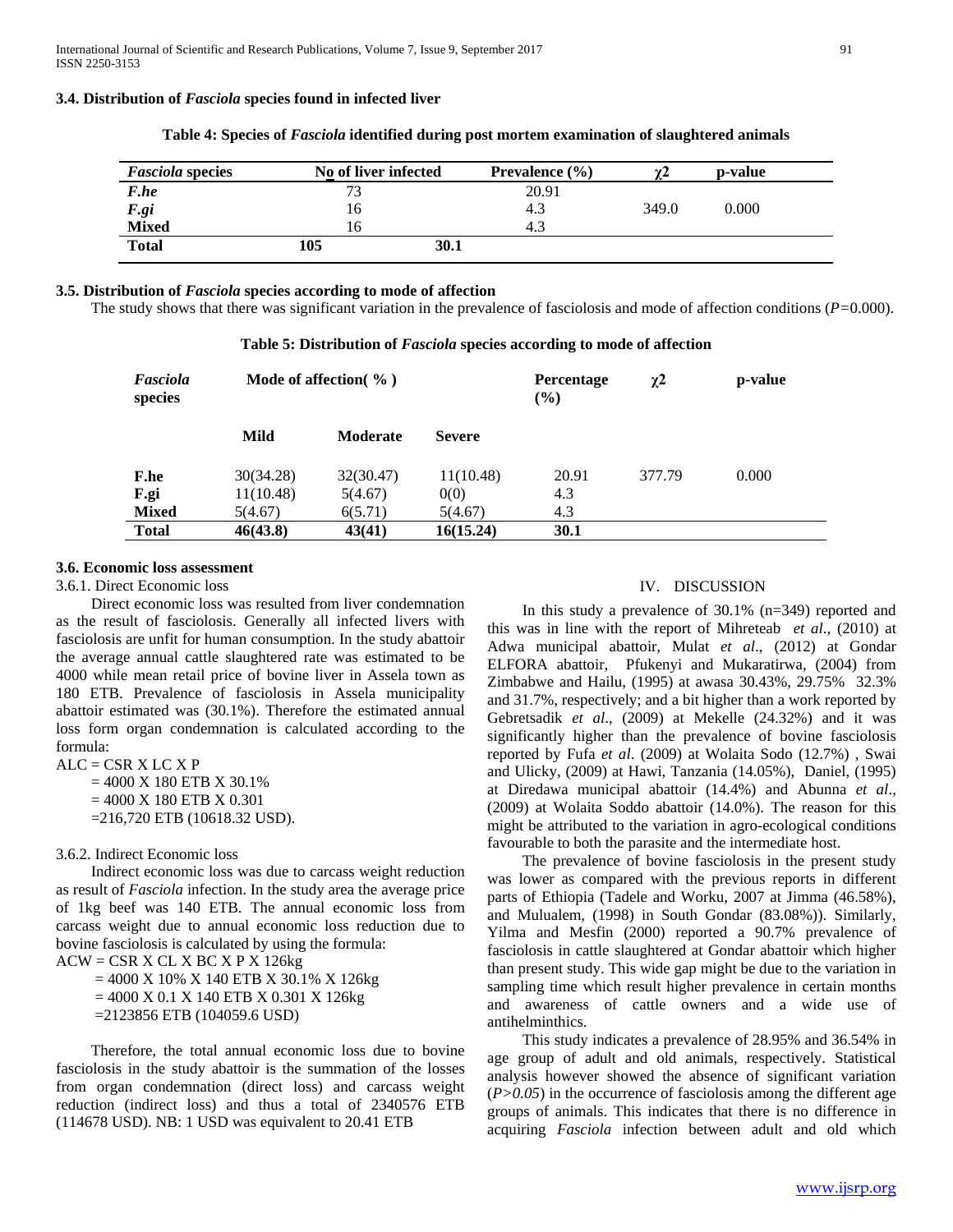contradicts the works of Solomon and Abebe, (2007); Yilma and Mesfin, (2000).

## In the current work, no significant variation (*P>0.05*) was observed in the prevalence of fasciolosis whether the animal slaughtered is in a poor, medium or good body condition. This could be because body condition deterioration in cattle is manifested when fasciolosis reaches its chronic stage as (Solomon and Abebe, 2007).

 Both species of *Fasciola* were identified during the study period; however, *F. hepatica* was the most prevalent (69.5%) species compared to *F. gigantica* (15.24%) and mixed infection (15.24%). This finding is lower when compared with that of Fikirtemariam *et al*., (2009) at Bahir Dar. Similarly, several abattoir studies in different parts of Ethiopia reported the predominance of *F. hepatica* to *F. gigantica* (Tadele and Worku, 2007); Ibrahim *et al*., (2010); Berhe *et al*., (2009). Abunna *et al*., (2009) however, recorded higher prevalence of *F. gigantica* than *F. hepatica* in cattle slaughtered at Wolaita Soddo abattoir in southern Ethiopia.

 The high prevalence rate of *F. hepatica* may be associated with the existence of favourable ecological biotopes for *L. truncatula*. Relatively small proportion of cattle were found infected with *F. gigantica* alone or mixed infection with both species. Flood prone areas and draining ditches are favourable habitats to *L. natalensis* (Urquhart *et al*., 1996).The finding of mixed infection with the two species of *Fasciola* indicates that there are places in the country where the climato-ecological conditions favour the existence of the intermediate snail hosts for both species. The present study showed that there was statistically significant difference (*P=0.000*) in prevalence of *Fasciola* species which is further supported by the findings of Gebretsadik *et al*., (2009); Tadele and Worku (2007); Mebratu and Beka, (2011).

 The result of present study showed that age has no significant  $(p > 0.05)$  effect on the prevalence of bovine fasciolosis. This showed that age groups have no effect for the presence or prevalence of fasciolosis; hence, both animals were equally exposed to infection which contradicts with the work of Alula *et al*., (2013), Solomon and Abebe (2007); Yilma and Mesfin, (2000).

 The mode of affection of liver due to fasciolosis was mild (43.8%), moderate (41%) and severe (15.24%) in which the variation was statistically significant (*P=0.000*). As present study revealed *F.hepatica* affects liver moderately than severely and mildly which agrees with report of Mihreteab *et al*., (2010).

 The total annual economic loss due to bovine fasciolosis in Assela town was calculated as 2,340,576 ETB (114,678 USD). The present finding is by far higher than the results reported by Abdul (1992), Daniel (1995) and Alula *et al*., (2013), who reported a total economic loss of 154,188 USD (2,891,025 ETB), 215,000 USD (4,031,250 ETB), and 63,072 USD(1,182,600 ETB) annually in cattle due fasciolosis at Ziway , Dire Dawa municipal abattoir and Nekemte municipal abattoir, respectively. These higher values may be due to higher number of animals slaughtered at the Assela and increment of cost of liver and beef.

## V. CONCLUSION AND RECOMMENDATIONS

 As cattle slaughtered at Assela municipal abattoir originate from almost every corner of the town it could be concluded that fasciolosis is still prevalent in cattle in Assela which causes great economic losses as a result of condemnation of infected livers. The total annual economic losses due to liver condemnation and carcass weight loss due to fasciolosis was estimated to be 2,340,576 ETB (114,678 USD). The study has also confirmed *F. hepatica* was found to be the predominant *Fasciola* species causing bovine fasciolosis in the study area which in turn results in largest proportion of liver condemnation at Assela municipal abattoir.

 In order to alleviate the existing problem and to promote the status of the livestock dependent people living in this area, the following recommendations were forwarded:

- Combined approach of chemotherapy with vector control should be considered more practically and economically.
- $\checkmark$  Farmers should be aware and informed about the importance of disease control programs and good management system if bright future and improvement in livestock production is needed.
- Further studies on the epidemiological conditions and seasonal dynamics of parasites in the study area should be conducted to implement integrated control strategies.

#### **REFERENCES**

- [1] Abdul, J.K. (1992): Economic significance of bovine fasciolosis in Soddo municipal abattoir. DVM thesis, Faculty of veterinary medicine, Addis Ababa University, DebreZeit, Ethiopia.
- [2] Abebe, R., Fufa, A., Mulugeta, A. H., Solomon, M., Bekele, M. and Alemayew, R. (2010): Prevalence, and financial losses due to liver condemnation and evaluation of a simple sedimentation diagnostic technique in cattle slaughtered at Hawasa Municipal Abattoir. Ethiop.Vet. J., 14(1):39-51.
- [3] Abunna, F., Asfaw, L. Megersa, B. and Regassa, A. (2010): Bovine fasciolosis: coprological, abattoir survey and its economic impact due to liver condemnation at Soddo municipal abattoir, Southern Ethiopia. Trop. Anim. Health Prod, 42:289–292.
- [4] Alula, P., Addisu, K. and Amanuel, W. (2013): Prevalence and economic significance of bovine fasciolosis in Nekemte Municipal abattoir. J. Vet. Med. Anim. Health. Vol. 5(8):202-205.
- [5] Anne, M., Zajac, Gray, A.C. (2006): Veterinary clinical Parasitology, 7thed. American Association of the Proctolohist, Pp 185-210.
- [6] Arsi Plan and Economic Development Office (APEDO) (2007): Socio Economic on Arsi Zone; Assela, Arsi Pp 1-105.
- [7] Berhe, G., Berhane, K. and Tadesse, G. (2009): Prevalence and Economic Significance of Fasciolosis in Cattle in Mekelle area of Ethiopia. Trop. Anim. Health Prod. 41:1503-1405.
- Brennan, G.P., Fairweather, I., Trudgett, A., Hoey, E., McCoy, McConville, M., Meaney, M., Robinson, M., McFerran, N., Ryan, L., Lanusse, C., Mottier, L., Alvarez, L., Solana, H., Virkel, G. and Brophy, P.M. (2007): Understanding triclabendazole resistance. Exp. Mole. Path., 82: 104-109.
- [9] CSA (2012) : Central statistical agency of the federal democratic republic of Ethiopia, Agricultural sample survey of 2011/12 (2004 E.C), Volume II. Report on livestock and livestock characteristics (private peasant holdings), central statistical agency, Addis Ababa, Ethiopia.
- [10] Daniel, F. (1995): Economic Importance of organs condemnation due to Fasciolosis and Hydatidosis in cattle and sheep slaughtered at Dire Dawa Abattoir, DVM thesis, Faculty of Veterinary Medicine, Addis Ababa University DebreZeit, Ethiopia.